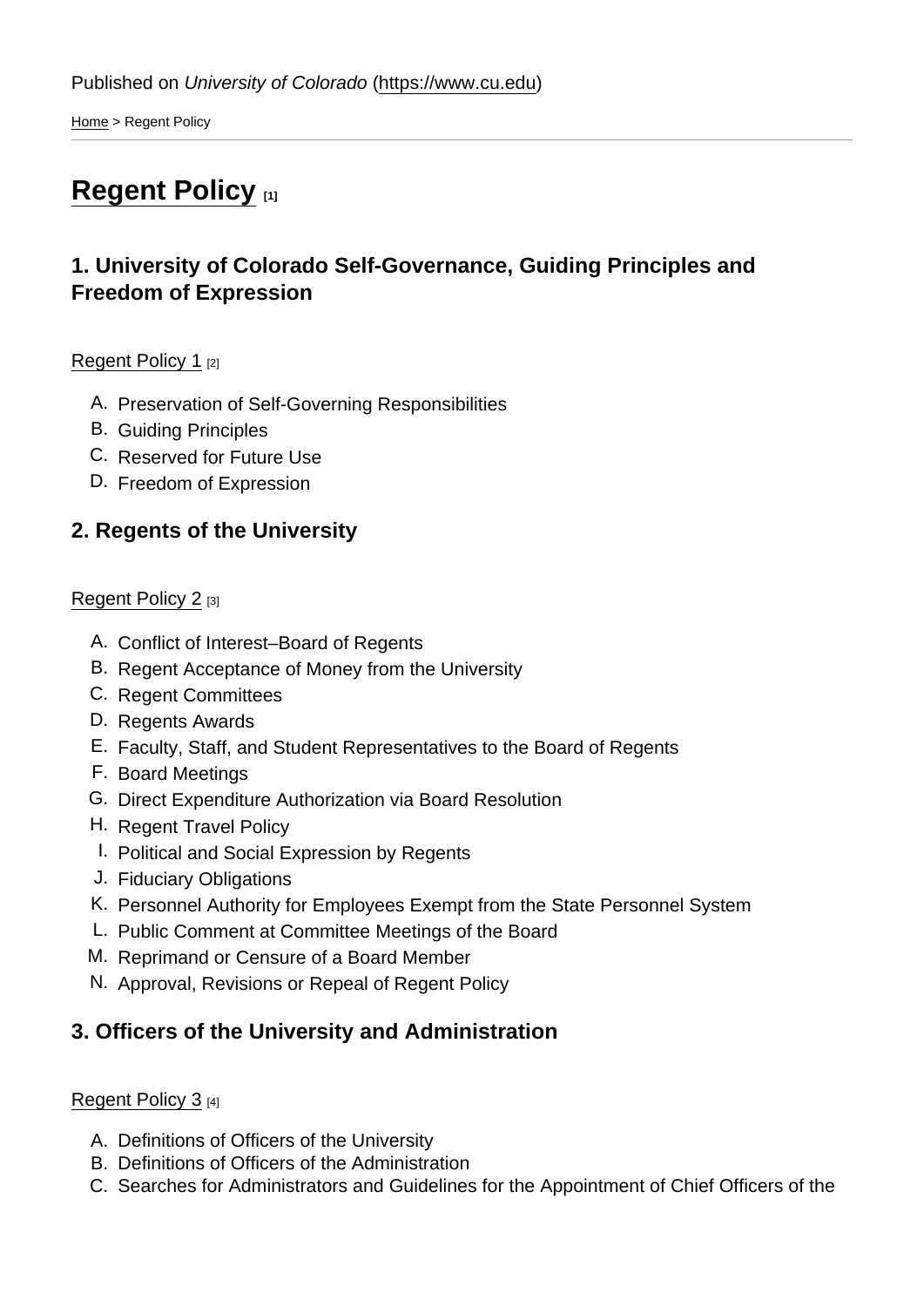**University** 

- D. Reserved for Future Use
- E. Appointments of Officers of the University and Officers of the Administration
- F. Evaluations for Officers of the University and Officers of the Administration
- G. Officer Emeritus/Emerita
- H. Reserved for Future Use
- I. Compensation for Administrative Officers Returning to Any Faculty Positions
- 4. Academic Organization and Program Planning

## [Regent Policy 4](https://www.cu.edu/regents/policy/4) [5]

- A. Administration and Governance of Academic Units
- B. Academic Planning and Accountability
- 5. Faculty

## [Regent Policy 5](https://www.cu.edu/regents/policy/5) [6]

- A. Faculty Governance
- B. Academic Freedom
- C. Faculty Appointments
- D. Reappointment (to a tenure-track position), Tenure, and Promotion
- E. Tenured and Tenure-Track Faculty Dismissal for Cause
- F. Termination of Faculty Appointments Following Program Discontinuance
- G. Faculty Grievance
- H. Reserved for Future Use
- I. Reserved for Future Use
- J. Intellectual Property on Discoveries and Patents for their Protection and **Commercialization**
- K. Intellectual Property that is Educational Material
- 6. University and Classified Staff

## [Regent Policy 6](https://www.cu.edu/regents/policy/6) [7]

- A. Delegations of Authority
- B. Staff Recruitment
- C. Appointments of Staff?
- D. Evaluations for Staff
- 7. Students

## [Regent Policy 7](https://www.cu.edu/regents/policy/7) [8]

- A. Admissions
- B. Standards of Conduct
- C. Academic Freedom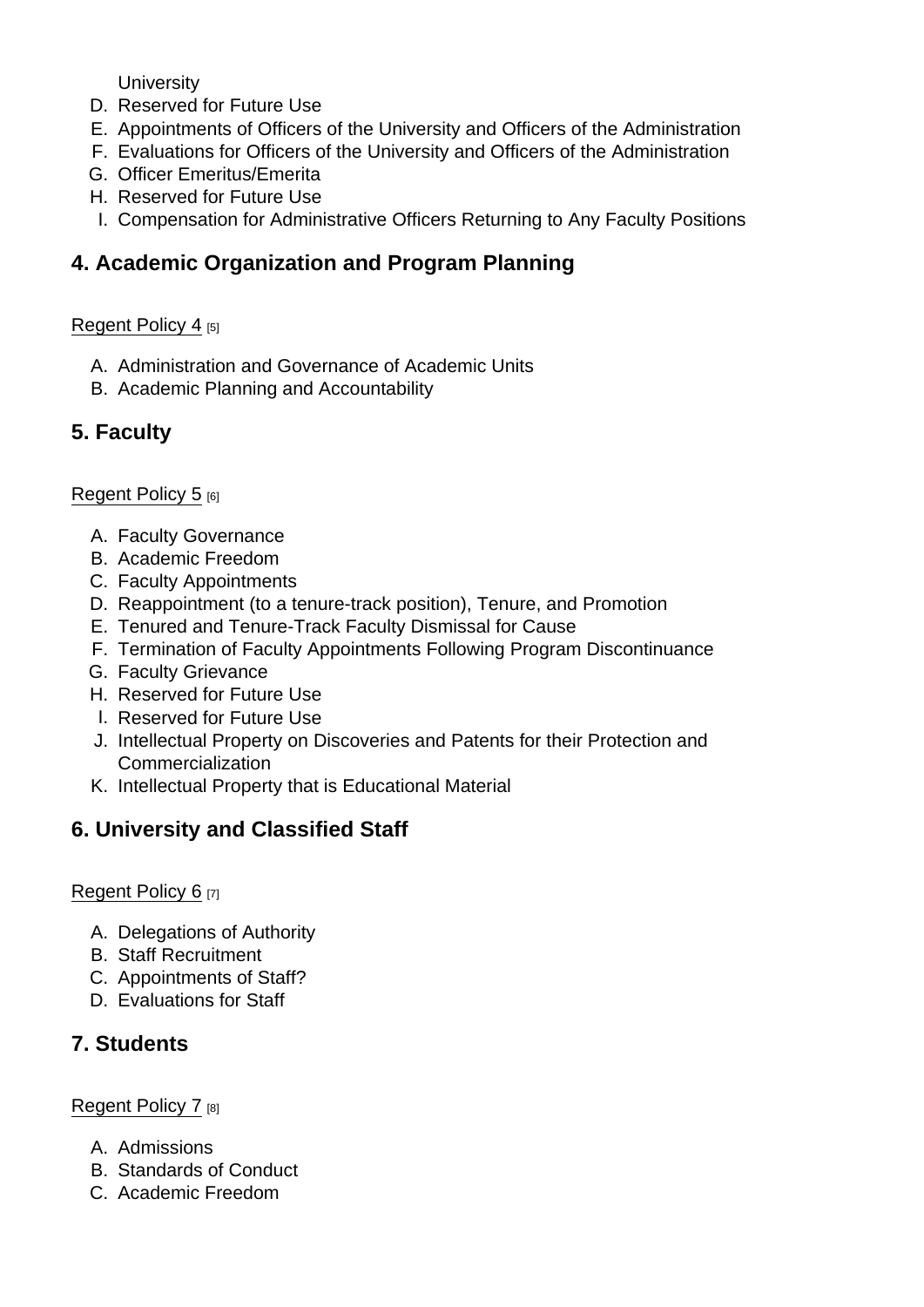## D. Student Government

## 8. Conduct of Members of the University Community

## [Regent Policy 8](https://www.cu.edu/regents/policy/8) [9]

- A. Principles of Ethical Behavior
- B. Professional Employee Conduct University Staff

## 9. Reserved for Future Use

## 10. Non-discrimination

## [Regent Policy 10](https://www.cu.edu/regents/policy/10) [10]

- A. Discrimination/Affirmative Action General Policy Statement and Long Range Goals (for the Boulder Campus)
- B. Reserved for Future Use
- C. Reserved for Future Use
- D. Reserved for Future Use
- E. Compensation Principles
- F. Reserved for Future Use
- G. Reserved for Future Use
- H. Portion of Letter to Representative Gonzalez Adopted by Regents
- I. Reserved for Future Use
- J. Reserved for Future Use
- K. Reserved for Future Use
- L. Reserved for Future Use
- M. Commitment to Needs of Persons with Disabilities
- N. Employee Communication with Regents moved to the [Regent Policy 8.A.8](https://www.cu.edu/regents/policy/8) [9] effective 6/18/2020
- O. Reserved for Future Use
- P. Diversity

## 11. Compensation

## [Regent Policy 11](https://www.cu.edu/regents/policy/11) [11]

- A. Reserved for Future Use
- B. Faculty Salary
- C. University Staff Salary
- D. Deferred Compensation Prohibited
- E. Leave Policies for Faculty and Staff
- F. Benefits
- 12. Student Tuition, Fees, and Financial Aid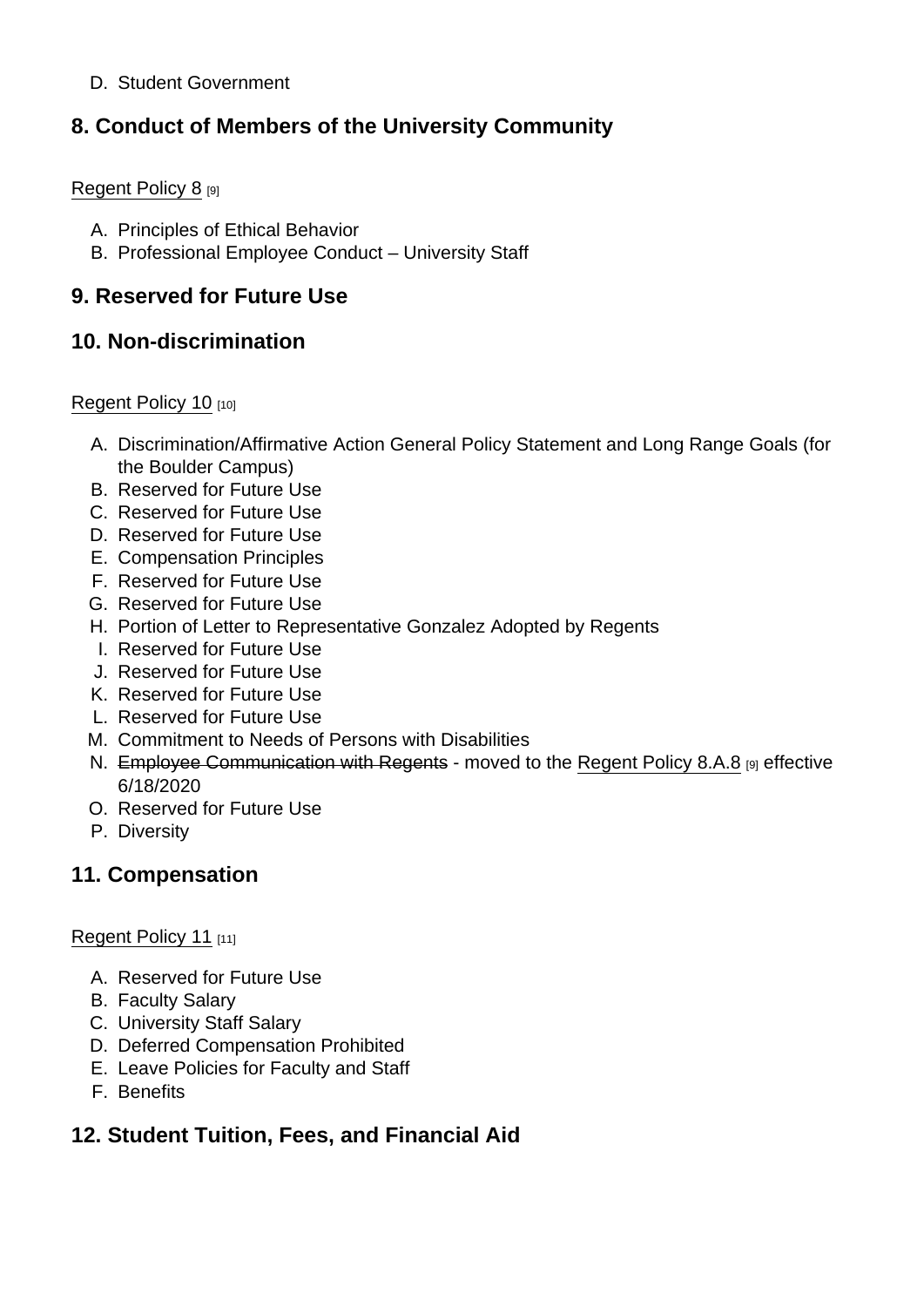[Regent Policy 12](https://www.cu.edu/regents/policy/12) [12]

- A. Student Tuition
- B. Student Fees
- C. Student Financial Aid

## 13. Business and Finance

## [Regent Policy 13](https://www.cu.edu/regents/policy/13) [13]

- A. University Investments
- B. Intercollegiate Athletics Policy
- C. Approval of the University Risk and Insurance Management Program
- D. Defense and Indemnification of University of Colorado Employees
- E. Fiscal Misconduct
- F. Gifts Benefiting the University of Colorado
- G. Contractual Indemnification of Contractors
- H. Limited Authority to Transfer Certain University Funds to Certain University Auxiliary Funds to Certain University Affiliated Entities
- I. Contracting Authority and Regent Notification

## 14. Property and Facilities

## [Regent Policy 14](https://www.cu.edu/regents/policy/14) [14]

- A. Use of the University Seal
- B. Use of University's Name and Marks in Advertising and Marketing by External Entities
- C. Reserved for Future Use
- D. Authorization to Form and Contract with Nonprofit Corporation(s) for Developing Discoveries and Technologies of the University of Colorado
- E. Reserved for Future Use
- F. Reserved for Future Use
- G. Reserved for Future Use
- H. Reserved for Future Use
- I. Weapons Control
- J. Naming University Facilities

#### Groups audience: Board of Regents

Source URL: https://www.cu.edu/regents/regent-policy-0

Links

- [1] https://www.cu.edu/regents/regent-policy-0
- [2] https://www.cu.edu/regents/policy/1
- [3] https://www.cu.edu/regents/policy/2
- [4] https://www.cu.edu/regents/policy/3
- [5] https://www.cu.edu/regents/policy/4
- [6] https://www.cu.edu/regents/policy/5
- [7] https://www.cu.edu/regents/policy/6